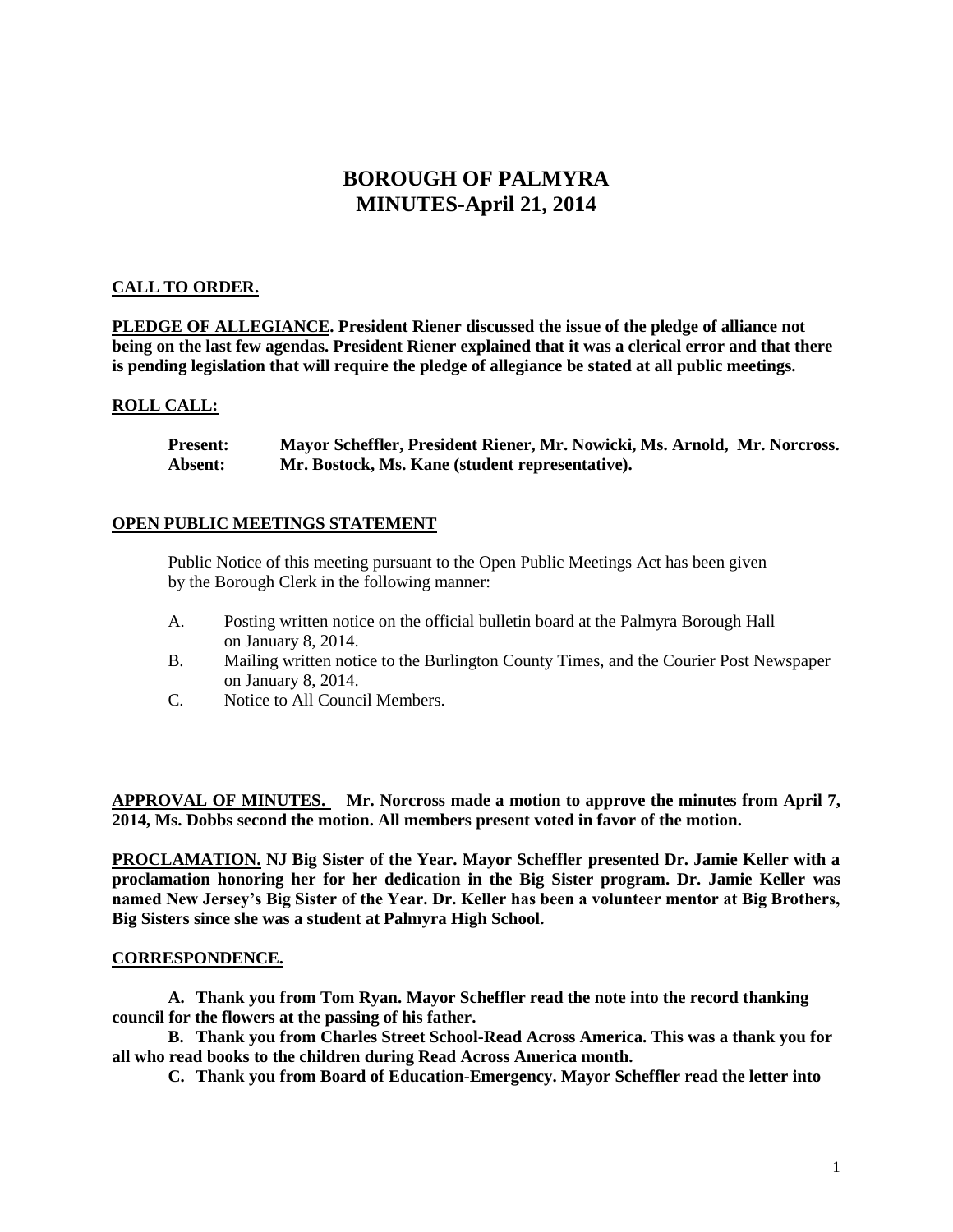**the record for the Borough's assistance during the evacuation of Charles Street School on March 28, 2014 due to a bomb threat.** 

**D. Arbor Day Foundation Names Palmyra Tree City USA. Palmyra was again named a 2013 Tree City USA by the Arbor Day Foundation in honor of its commitment to effective urban forest management.**

**E. Letter of Resignation-Crossing Guard. President Riener made a motion to accept the resignation of Karen Goldschmidt as crossing guard.**

**Mayor Scheffler read a letter from Mike McCarron and Mindie Wiener expressing their thanks for the basketball program that Mr. McCarron was able to run at the Community Center, 28 kids participated in the afterschool program. Mayor Scheffler discussed that at the current time there are two (2) children in the Borough that have been diagnose with cancer. Mr. Norcross and Mr. McCarron heard that one of the children loved basketball but was not well enough to attend the basketball program. Mr. Norcross and Mr. McCarron worked together to have a basketball court install at his home. Mr. Norcross announced that a bank account has been established at the Santander Bank to raise funds for both children. People can make a donation directly at the bank. Mr. Norcross explained that information will be posted on website and facebook.**

**BUDGET HEARING. (Mr. Nowicki stepped down from the dais).**

**A. Resolution 2014-91, Resolution To Read Budget By Title Only. President Riener made a motion to approve the resolution, Mr. Norcross second the motion. At the call of the roll, the vote was:**

> **AYES: President Riener, Ms. Dobbs, Ms. Arnold, Mr. Norcross. NAYES: None.**

**B. Resolution 2014-92, Resolution For Self-Examination Of 2014 Budget. Mayor Scheffler explained that this resolution permits the Borough due to their sound fiscal condition to assume the responsibility, normally granted to the Director of Division of Local Government Services, of conducting the annual budget examination. President Riener made a motion to approve the resolution, Mr. Norcross second the motion. At the call of the roll, the vote was:**

> **AYES: President Riener, Ms. Dobbs, Ms. Arnold, Mr. Norcross. NAYES: None.**

**C. Public Hearing on Budget. Mayor Scheffler reviewed the budget numbers for the public. The 2014 general appropriations are \$7,653,164.35, 2014 local purpose tax: the local purpose tax rate will be \$1.165, the average home for a home assessed at \$148,095.25 will see an increase around \$32.00. The 2014 sewer budget is \$1,623,720.00 the same as 2013. Mr. Nehila, auditor explained that the Borough is \$60,000 under the cap levy of 2%.** 

**Mr. Norcross made a motion to open the public hearing on the budget, Ms. Dobbs second the motion. All members present voted in favor of the motion.**

**Mr. Rader-Harbour Drive inquired about the capital budget and if the community center wall is going to be done this year. Mayor Scheffler explained that the capital budget list is similar to a wish list and that not all capital budgets are completed. Mr. Rader inquired if the projects listed are priorizate. Mayor Scheffler explained that council makes a decision on each project individually and some of the projects can be completed this year or in the next three years. Mr. Nehila explained that the projects require a down payment and it is council's decision to do a bond ordinance to cover the cost of each projects. Mr. Gural explained that the 5% down payment is built into the budget each year and that after the Borough would borrow on a short term bond anticipation note and then approve a bond ordinance for the funding of the project.**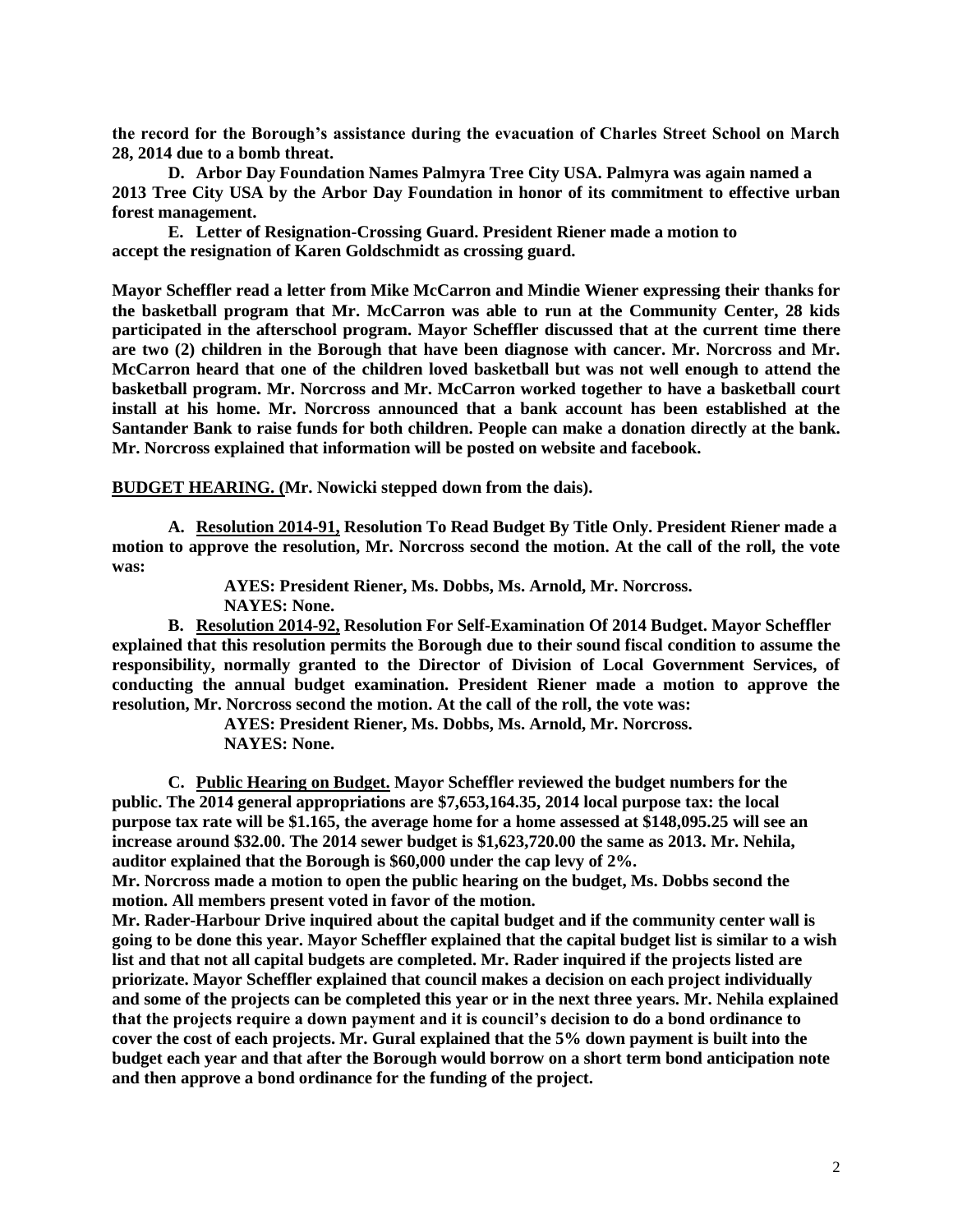**Ms. Veitenheimer-Rowland Street discussed that pension amounts that the Borough has to pay were discussed as being lower and why is the budget not changed to give that money back to the taxpayers. Mr. Gural explained that at the last work session council discussed if they wanted to amend the budget or leave that amount in the budget. The state has lowered the amount of pension funds that the borough has to pay this year, but eventually the money will have to be paid to the state, so it is better to leave the funds in the budget from year to year so that when the State decides they would like the full amount, it is available. Any funds not used this year will convert to surplus funds to be used in upcoming years. Mr. Norcross discussed that it had happen in pass years and the towns had to pay back the state.** 

**Mr. Norcross made a motion to close the public portion, President Riener second the motion. All members present voted in favor of the motion.** 

**D. Resolution 2014-93, Resolution To Adopt 2014 Budget. President Riener made a motion to approve the resolution, Mr. Norcross second the motion. At the call of the roll, the vote was:**

> **AYES: President Riener, Ms. Dobbs, Ms. Arnold, Mr. Norcross. NAYES: None.**

**Mr. Nowicki returned to the dais.**

#### **ORDINANCE ON SECOND READING. (public hearing).**

**A. Ordinance 2014-3, An Ordinance Amending Chapter 197 Of The Code Of Palmyra Entitled Peddling And Soliciting And Permitting Charitable Organizations As Defined In N.J.S.A. 45:17A-20 To Solicit Contributions On Public Roadways Situated In The Borough Of Palmyra. Chief Pearlman explained that this ordinance is requested by Burlington County for any use of their roads for coin drops. The County wants to have proof of insurance, so that they are not held responsible for any incidents related to the coin drops. Mr. Gural explained that it is also now a requirement of the JIF to have an ordinance in place regulating the permitting of a coin drop. Mr. Norcross made a motion to open the ordinance to the public, Ms. Dobbs second the motion. All members present voted in favor of the motion.** 

**Mrs. Nowicki-Morgan Avenue discussed that the Knights of Columbus do a coin drop yearly and will this affect other charitable organizations as well. Chief Pearlman replied that the county requires it for all charities who would like to hold an event on a county road. Mrs. Nowicki inquired if council will make the determination of approval. Chief Pearlman explained that the ordinance allows for the Chief of Police to sign off on the permit, if all of the requirements are met. Mr. Countryman- inquired as to what the fund raiser was for??**

**Mr. Norcross made a motion to close the public portion of the ordinance, Mr. Nowicki second the motion. All members present voted in favor of the motion.**

**Mr. Norcross made a motion to adopt the ordinance on second reading, Ms. Dobbs second the motion. At the call of the roll, the vote was:**

**AYES: President Riener, Ms. Dobbs, Mr. Nowicki, Ms. Arnold, Mr. Norcross. NAYES: None. The ordinance was adopted on second and final reading and will take effect after publication according to law.**

## **ORDINANCE ON FIRST READING.**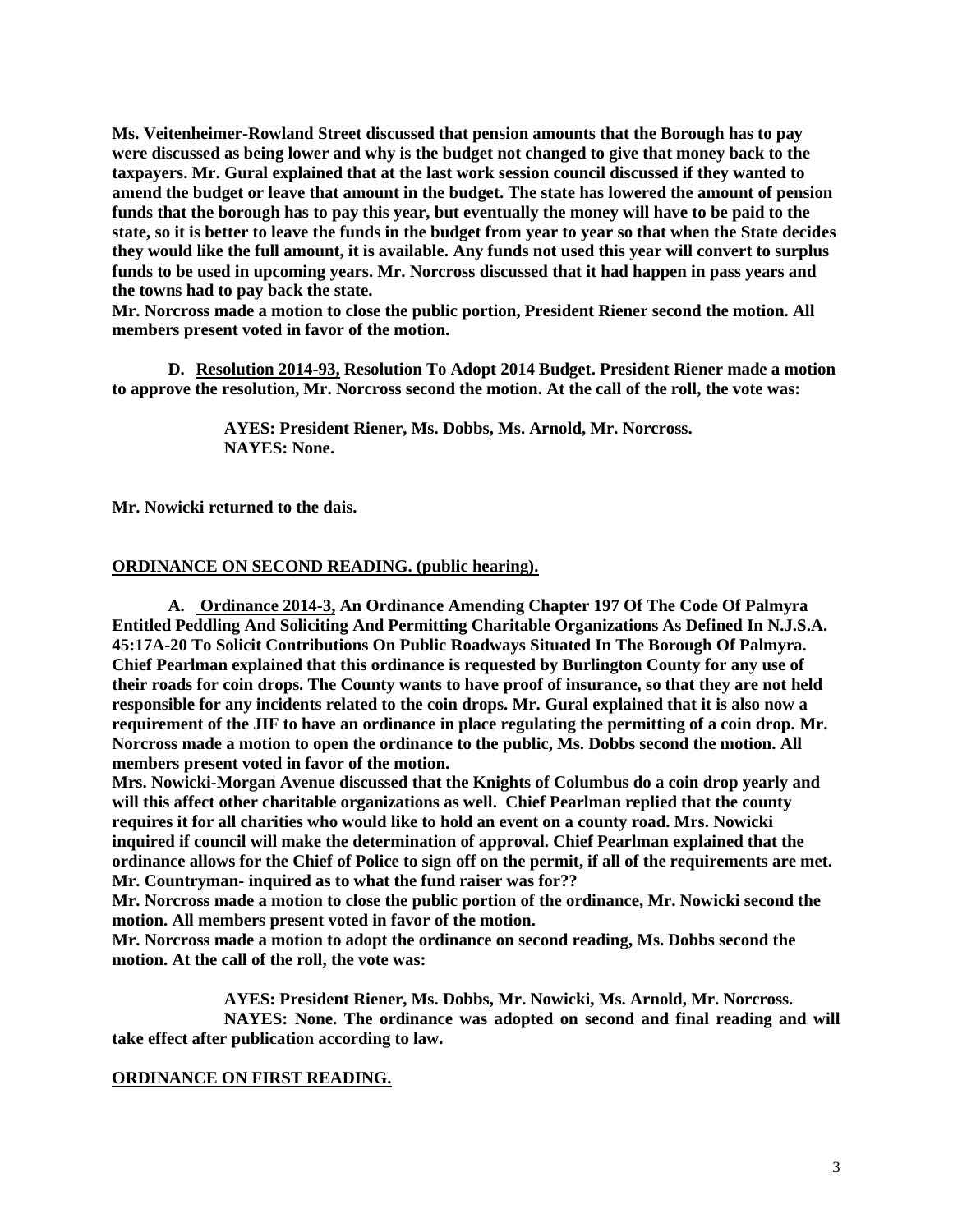**A. Ordinance 2014-4, An Ordinance To Provide For And Determine The Rates Of Compensation Of Each Employee And Officer Of The Borough Of Palmyra For Years 2014 and 2015. Mayor Scheffler explained that this ordinance gives the minimum and maximum of each positions salary. The only major change is to the chief financial officer salary ranges, since the position is now part time. Mr. Gural explained that the ordinance covers the years of 2014 and 2015. President Riener made a motion to adopt the ordinance on first reading, Mr. Norcross second the motion. At the call of the roll, the vote was:**

**AYES: President Riener, Ms. Dobbs, Mr. Nowicki, Ms. Arnold, Mr. Norcross.**

**NAYES: None. The ordinance was adopted on first reading and will be heard on second and final reading at the council meeting of May 19, 2014 at 7pm.** 

**RESOLUTIONS. Consent Agenda- Resolution 2014-95 to Resolution 2014-108 will be enacted as a single motion, if any resolution needs additional discussion it will be removed from the consent agenda and voted on separately. Mr. Nowicki requested that Resolution 2014-103 be pulled from the consent agenda. President Riener requested that Resolution 2014-106 be pulled from the consent agenda. Mr. Norcross made a motion to approve the consent agenda, Ms. Dobbs second the motion. At the call of the roll, the vote was:**

> **AYES: President Riener, Ms. Dobbs, Mr. Nowicki, Ms. Arnold, Mr. Norcross. NAYES: None.**

**A. Resolution 2014-94, Resolution Awarding Environmental Resolutions Engineering Services For Sale Of Property For Development In An Amount Not To Exceed \$11,625.00.**

**B. Resolution 2014-95, Resolution Awarding Environmental Resolutions Engineering Services For Borough Street Condition Inventory Updates In An Amount Not To Exceed \$1,750.00.**

**C. Resolution 2014-96, Resolution Awarding Environmental Resolutions Engineering Services For Additional Signage Project In An Amount Not To Exceed \$3,500.00.**

**D. Resolution 2014-97, Resolution Appointing Environmental Resolutions As The Borough Of Palmyra's Playground Safety Inspection Service In An Amount Not To Exceed \$3,200.**

**E. Resolution 2014-98, Resolution Authorizing A Change Order For CB Structures-Police Car Port Project In The Amount Of \$287.00.**

**F. Resolution 2014-99, Resolution Endorsing The Borough Of Palmyra's Application For New Jersey Department Of Transportation-Transportation Alternatives Program (TAP) Application.**

**G. Resolution 2014-100 Resolution Appointing Ronald Holt As Fire Inspector For The Borough Of Palmyra At A Rate Of \$16.00 Per Hour Not To Exceed Six (6) Hours Per Week Effective May 2, 2014.**

**H. Resolution 2014-101, Resolution Authorizing The Sale Of Impounded Vehicles On GovDeals.com.**

**I. Resolution 2014-102, Resolution Authorizing An Application And Committing To The Maintenance Of A Project Funded By The New Jersey Department Of Transportation (NJDOT) Safe Routes To School.** 

**J. Resolution 2014-103, Resolution Authorizing The Payment Of Bills For March, 2014 In The Amount Of \$1,674,261.72.Ms. Dobbs made a motion to approve the resolution, Mr. Norcross second the motion. At the call of the roll, the vote was:**

**AYES: President Riener, Ms. Dobbs, Ms. Arnold, Mr. Norcross.**

**NAYES: None.**

**ABSTAIN: Mr. Nowicki.**

**K. Resolution 2014-104, Resolution Establishing The Annual Rates Of Compensation And/or Hourly Rates Paid To Borough Employees.**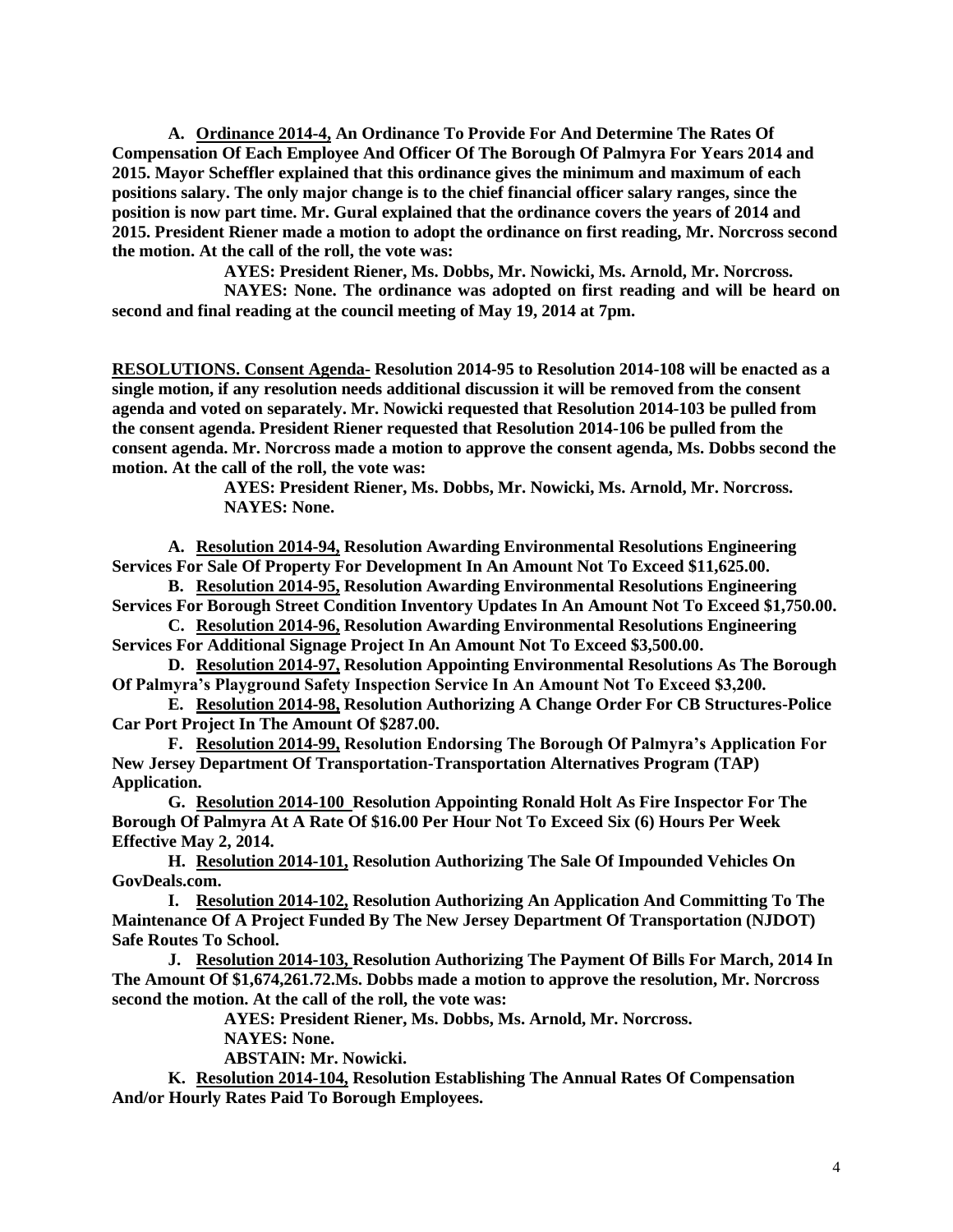**L. Resolution 2014-105, Resolution Adopting Personnel Policies And Procedures Manual And Supervisory Supplement To The Personnel Policies And Procedures Manual And Public Works Addendum.**

**M. Resolution 2014-106, Resolution Authorizing The Filing Of An Appeal With The New Jersey Tax Court For The Roto Cylinders, Inc. Property. Mr. Norcross made a motion to approve the resolution, Ms. Dobbs second the motion. At the call of the roll, the vote was:**

**AYES: Ms. Dobbs, Mr. Nowicki, Ms. Arnold, Mr. Norcross.**

**NAYES: None.** 

**ABSTAIN: President Riener.** 

**N. Resolution 2014-107, Resolution Authorizing The Filing Of An Appeal With The New Jersey Tax Court For The River Villas Mews, LLC Property.**

**O. Resolution 2014-108, Resolution Authorizing The Mayor To Sign A Contract With The YMCA Of Burlington/Camden Counties To Operate A Summer Camp In The Palmyra Community Center.**

**COMMITTEE REPORTS. Mayor Scheffler explained that she would like to address an issue that occurred when she was absent from the last meeting. Mayor Scheffler discussed that she understands that there was a discussion about the flowers that were sent to her fiancée' on the death of his grandmother and whether they should have been sent or not. Mayor Scheffler explained that her fiancée' was and still is a firemen in the Borough long before she was elected to Borough Council. Mayor Scheffler discussed that she does not believe that the Borough needs a policy concerning flowers or fruit baskets sent to someone. All volunteers should be acknowledged upon the death of a loved one. Mayor Scheffler explained that she will be donating her next paycheck for the month to the Borough for reimbursing the line item so that there are funds available for future needs. President Riener discussed that she did not like the undertones of the discussion and had planned to donate her check as well, but now would like to donate her check to the fund for the children who have cancer. President Riener explained that there is no need to have a policy and that it is micro-managing. The firemen put their life on the line every call and should be so honor. Mayor Scheffler will contact the fire department to make sure that the Borough is aware of any firemen that has experienced a tragic loss and that her fiancée' would have been sent flowers even if he was not in a relationship with her.** 

**Shade Tree- Mr. Nowicki reported that there were three (3) new complaints resolved and that there was a total of five (5) volunteer hours. On the first day of the tree give aways more than 100 were given away. Mr. Nowicki explained that they are going to do a concerted effort on advertising for next week event so that more trees can be given away. The trees will also be available on Palmyra Day at the band shell.** 

**Sewer/Public Works- Ms. Dobbs reported that the monthly report has been given to all councilmembers. The sewer and the public works departments is in need of new vehicles and that the maintenance at the Korman pump station is costing the Borough a lot of money. Mr. Gural explained that improvements to the Korman pump station is not part of the sewer improvement project but that the improvements at the sewer plant will help with the Korman pump station. Ms. Dobbs discussed that the new vehicles for the sewer/public works department is on the capital budget list and that they need to be authorized before the old vehicles break down. The old vehicles are costing the borough additional money to maintain.**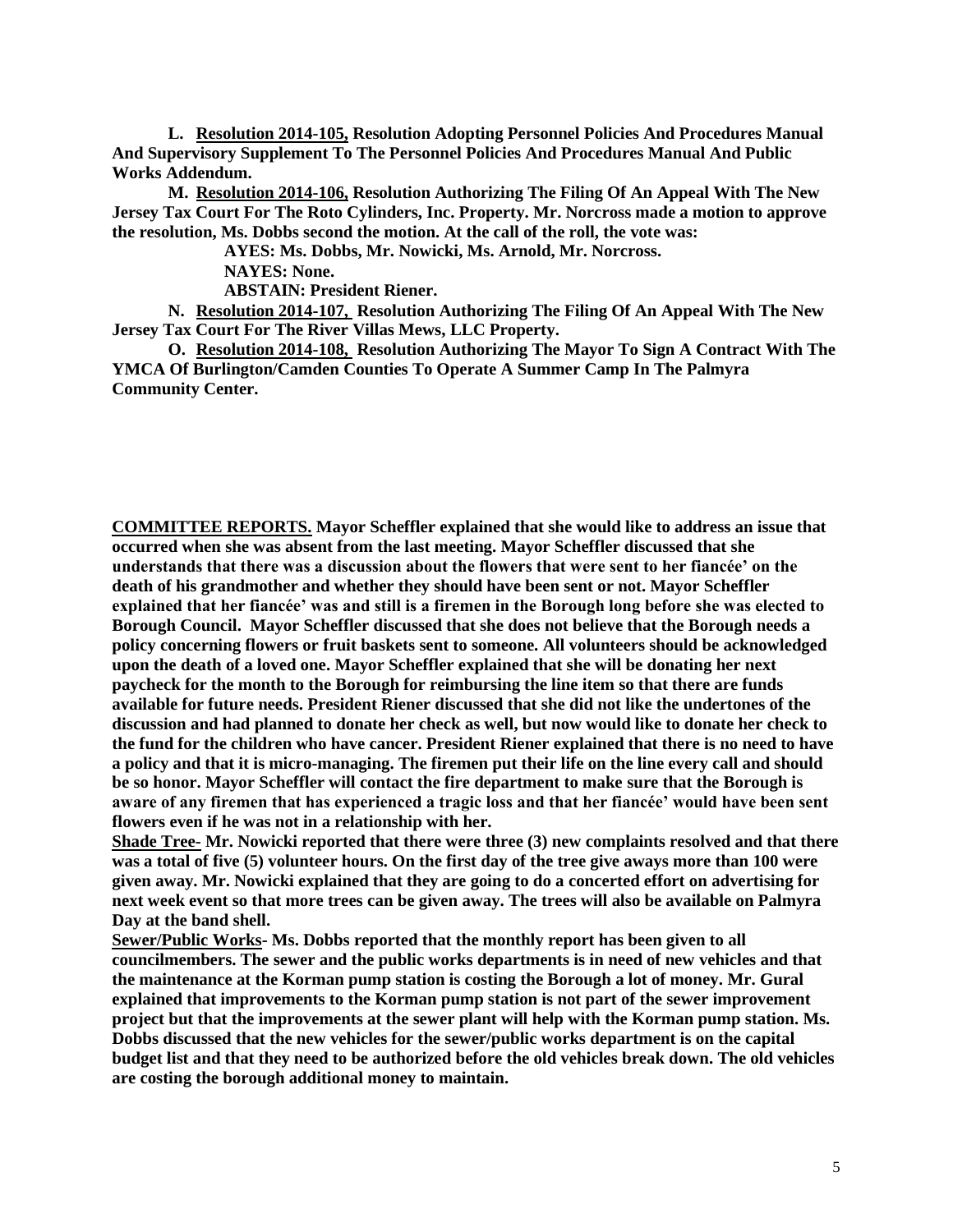**Board of Education- Ms. Arnold reported that Arbor Day is on Friday, April 25th. There will be a tree planting at the Charles Street School at 1pm. Ms. Arnold discussed that there have 21 rental inspections so far with the new company and that the website needs to be updated to include the requirements for a certificate of occupancy inspection.** 

**Public Safety- Mr. Norcross reported that the police department responded to 1676 calls for service, 89 criminal cases assigned, 242 traffic summonses, 3 criminal mischief reports, and 5 adult arrests. The fire department had 21 incidents and 16 volunteers at each call responding. Public Events- Mr. Norcross discussed that Palmyra Day is on May 3rd, there is an art show and a 5k run that week end also. The Memorial Day Service is on May 26 at 10am. Mr. Norcross thanked Mr. Nowicki for his participation in the public events.**

**Construction/Land Use- Mrs. Riener reported that there was no Land Use Board meeting in April and that the construction office/zoning office is on file. There are now additional personnel in the construction/code office in the morning.** 

**Cleanup day- Mr. Nowicki discussed that April 26 and 27th is cleanup day in the Borough. Public Works has been working all month on getting up the leaves and brush in the Borough. On May 2nd the regular schedule returns for leaves and brush. Mr. Norcross discussed that it is time for the downtown business to step up and take pride for the area in front of their stores. The residents are required to clean up the front of the homes and the business should do the same to make Palmyra a clean place to do business.** 

**ADMINSTRATOR REPORT. Mr. Gural reported that the refund that was mailed out to the businesses that had been located in the BID district were not calculated correctly by the tax office. The BID had two separate schedules for applying the tax, Schedule A and Schedule B, each one had a different percentage. The refunds for properties in Schedule A were too low and the properties in Schedule B received too much. The tax office will be working on correcting the differences and a letter will be sent out to explain the error and the new amounts.** 

**Mr. Gural reported that the EIT loan will be going to closing on May 22, 2014. There is some equipment at the site, but no major effort has been started yet. Mr. Gural discussed that he would like to schedule the public meeting to review the water rate usages in May on the second or fourth Wednesday. It will be advertise as a public meeting so that all of council may attend. Mayor Scheffler recommend holding the meeting at Borough Hall due to the sound in the community center and using the center only as a backup. Mr. Kirchner will make the presentation at the public meeting on the water usage.** 

**PUBLIC COMMENTS. President Riener made a motion to open the meeting for public comment, Ms. Dobbs second the motion. All members present voted in favor of the motion. Mr. Weber-Cinnaminson Avenue informed council that he is the President of the Palmyra United Republican Club and that he would like to read a letter into the record concerning the pledge of allegiance. Mr. Weber discussed that he realizes there has been some changes. Your Honor and Borough Council, Patriotism is defined as "love or devotion to one's country." It can be shown in many ways and the recitation of the Pledge of Allegiance is one of the most powerful of them. The Pledge is traditionally recited to open public government meetings or functions, including usage in both houses of Congress. Palmyra however has recently seen fit to discontinue the practice of reciting the Pledge with no explanation as to why. When questioned about the sudden change the Mayor replied with "that's not what Palmyra does." We at the Palmyra United Republican Club however "do," recite the Pledge and we, along with both Republicans on Borough Council, strongly object to not reciting the Pledge at Borough Council meetings. With so many veterans living in Palmyra who have gone above and beyond the call to protect our right to meet in democratic settings, we question the rationale behind the change and call on the Mayor and Council to give both our honored veterans and our great country the ten seconds that both deserve at the beginning of each and every meeting that's open to the public. Mayor Scheffler explained that she was**